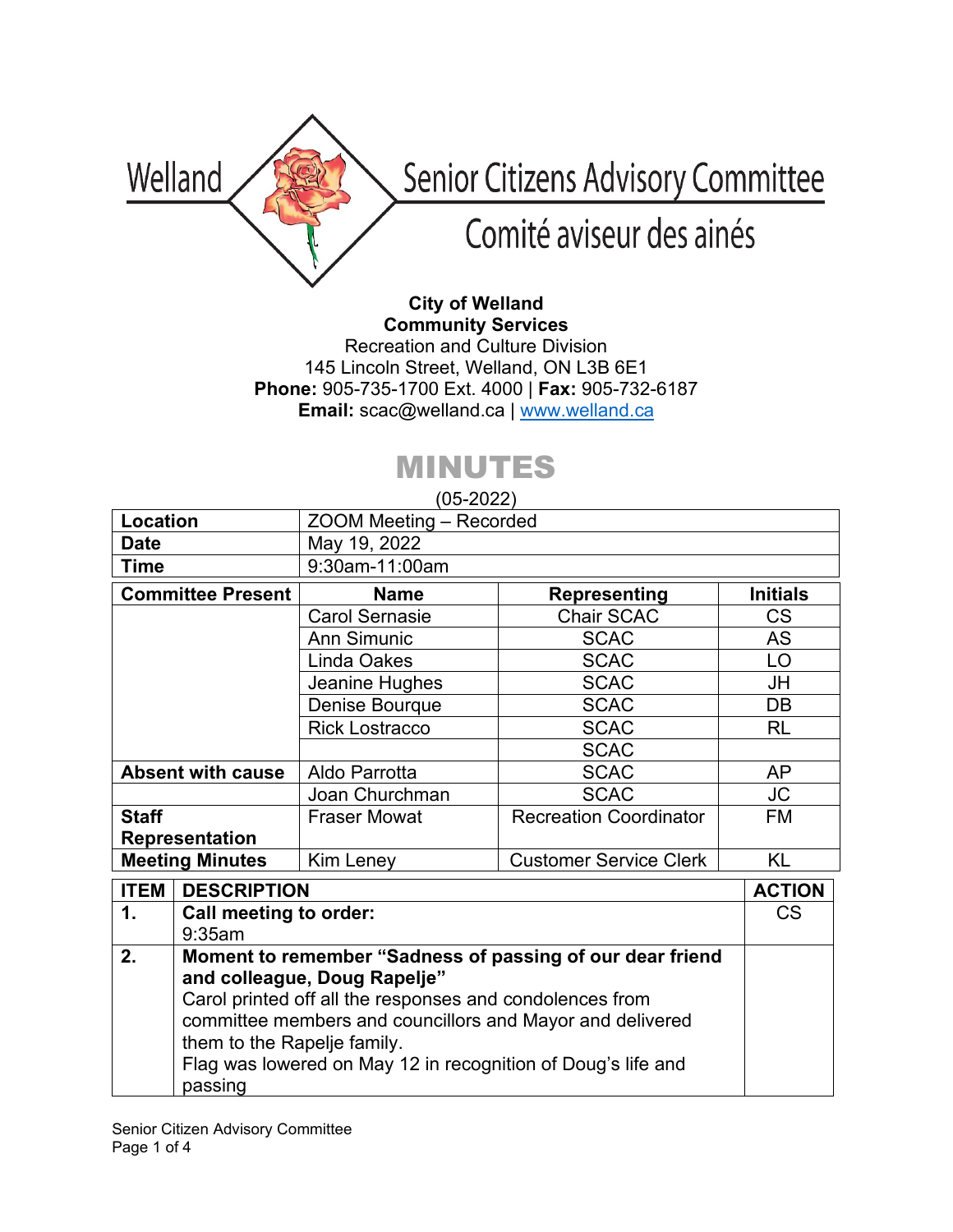| 3. | <b>Additions/Deletions to the Agenda:</b>                           | <b>ALL</b> |
|----|---------------------------------------------------------------------|------------|
|    | None                                                                |            |
|    |                                                                     |            |
|    | Accept Agenda for April 21, 2022:                                   |            |
|    | Motion to approve: Ann S.                                           |            |
|    | Second: Jeannine                                                    |            |
|    | All in favour - approved                                            |            |
| 4. | <b>Conflict of Interest:</b>                                        | <b>ALL</b> |
|    | None                                                                |            |
| 5. | Adoption of Meeting Minutes from April 21, 2022:                    | <b>ALL</b> |
|    |                                                                     |            |
|    | <b>Move to accept: Denise</b>                                       |            |
|    | <b>Second: Ann</b>                                                  |            |
|    | All in favour - approved                                            |            |
| 6. | Presentation by Jim Borysko, Executive Director, Family             |            |
|    | <b>McMaster Health Team</b>                                         |            |
|    | Goal- is to reach out to as many committees in Welland and          |            |
|    | Pelham                                                              |            |
|    | Vision- to significantly improve the health care of our community   |            |
|    |                                                                     |            |
|    | McMaster Health team includes a team of physicians and              |            |
|    | interdisciplinary healthcare professionals that work together to    |            |
|    | provide primary health care to our community                        |            |
|    |                                                                     |            |
|    | McMaster Health team has 11 affiliated physicians, 14 employees     |            |
|    | and 17000 rostered patients                                         |            |
|    |                                                                     |            |
|    | It is a teaching organization that is affiliated with McMaster      |            |
|    | University of Medicine                                              |            |
|    |                                                                     |            |
|    | Rostered patients have all-access to programs and services          |            |
|    | offered by interdisciplinary professionals that include Nurse       |            |
|    | Practitioners, Registered Nurses, Mental Health Nurse,              |            |
|    | Occupational Therapist, Pharmacist, Social Worker, Pyschiatrist,    |            |
|    | Dietician, Chiropodist, Physiotherapist plus administrative team    |            |
|    | In person and virtual wellness workshops are available to rostered  |            |
|    |                                                                     |            |
|    | patients and the community                                          |            |
|    | The Health Team supports the physicians and their patients          |            |
|    |                                                                     |            |
|    | The Ministry of Health has not provided funding in the past 3 years |            |
|    | To provide new services. The team has decided to bring in new       |            |
|    | programs to prove that there is a need and demand in the area, to   |            |
|    | encourage the Ministry of Health to provide additional funding.     |            |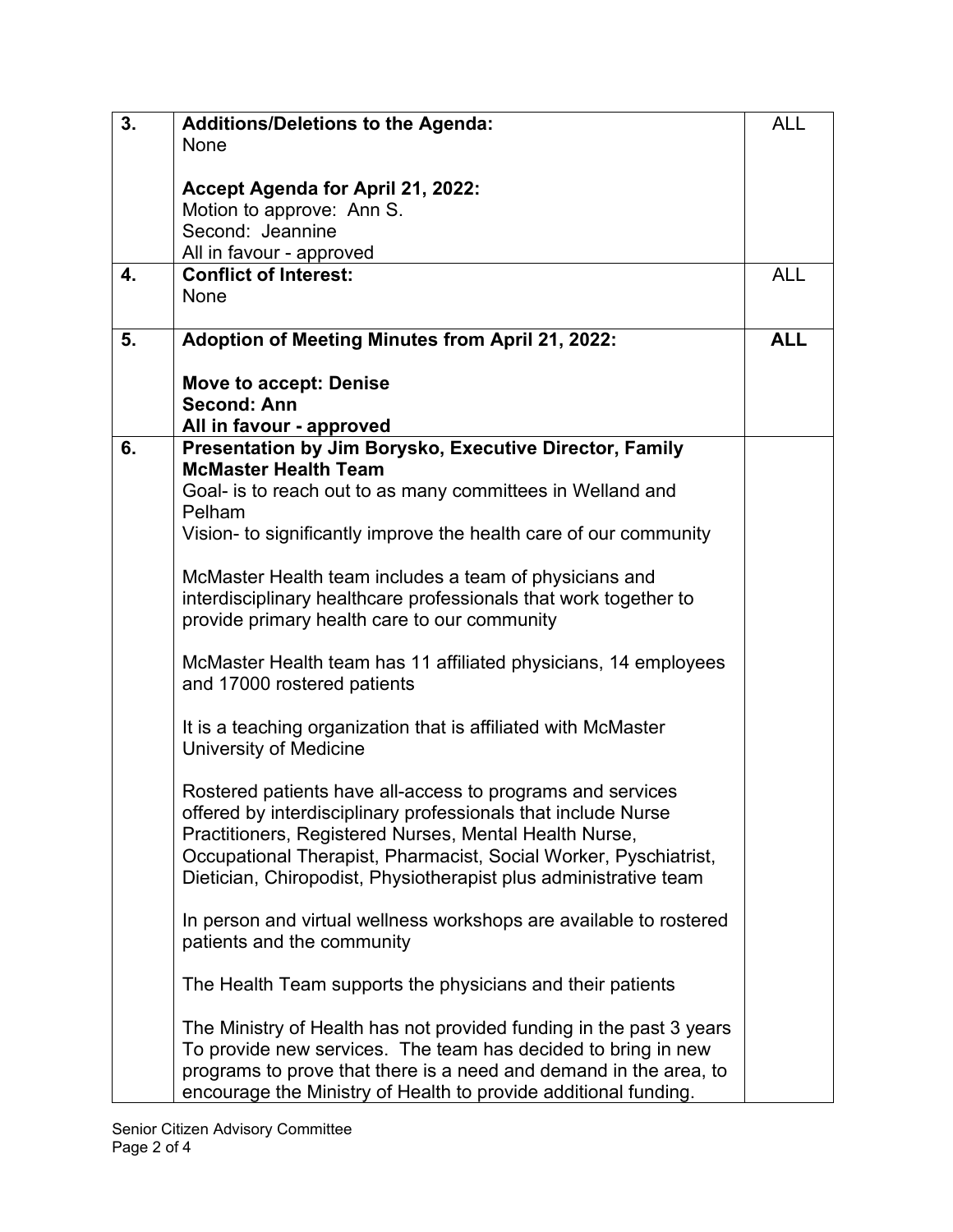|    | Discussion of the 5 key points regarding how or what needs to be<br>changed and managed through their New Strategic Plan                                                                                  |  |
|----|-----------------------------------------------------------------------------------------------------------------------------------------------------------------------------------------------------------|--|
|    | Some points raised by members:<br>-obstacles of getting to appointments ie transportation from one                                                                                                        |  |
|    | city to another<br>-how accessible are the medical offices ie. Parking, distance from                                                                                                                     |  |
|    | parking to office, how long of wait                                                                                                                                                                       |  |
|    | -there is no bus route that goes to 555 Prince Charles, there is no<br>safe way to cross the 4 lanes of traffic, bus stop is on wrong side of<br>road, healthy people are not the ones using the facility |  |
| 7. | Business arising & project updates from previous meetings:                                                                                                                                                |  |
|    | <b>Ontario Inclusive Grant</b><br>Fraser has no news on it. May not hear for another month.                                                                                                               |  |
|    | <b>Seniors Community Grant</b><br>Fraser should hear from this one sooner.                                                                                                                                |  |
|    | <b>Newsletter</b><br>Carol has received 3 articles to review                                                                                                                                              |  |
|    | Suggest start working on it, but it may not be ready by June event<br>Suggest gather any remaining copies of Spring Newsletter and<br>add them to the Grab Bags                                           |  |
|    | Denise has contacted Crime Stoppers and they will be contacting<br>Carol                                                                                                                                  |  |
|    | Denise has suggested entering an article about Doug                                                                                                                                                       |  |
|    | <b>SCAC Seniors Month Events</b><br>-Confirmed to attend: Ann, Jeanine, Denise, Linda, Rick                                                                                                               |  |
|    | -Carol Rapelje will be invited                                                                                                                                                                            |  |
|    | -it was suggested to invite past members of SCAC                                                                                                                                                          |  |
|    | -Denise suggested Carol Rapelje to cut ribbon on Lets Chat Bench<br>dedication                                                                                                                            |  |
|    | -bag lunch has been confirmed to be from The Lunch Lady                                                                                                                                                   |  |
|    | -posters are out<br>-tickets will be available at WCC until May 31                                                                                                                                        |  |
|    | -Fraser has contacted Seasons, in regards to sponsorship of event                                                                                                                                         |  |
|    | -picnic tables will be available                                                                                                                                                                          |  |
|    | -4 vendors on site (Cyber Seniors, Crime Stoppers, Seasons                                                                                                                                                |  |
|    | Retirement Home, Hospice Niagara)<br>-Flag raising and launch of Chat Benches                                                                                                                             |  |
|    | -Invitations have gone out                                                                                                                                                                                |  |